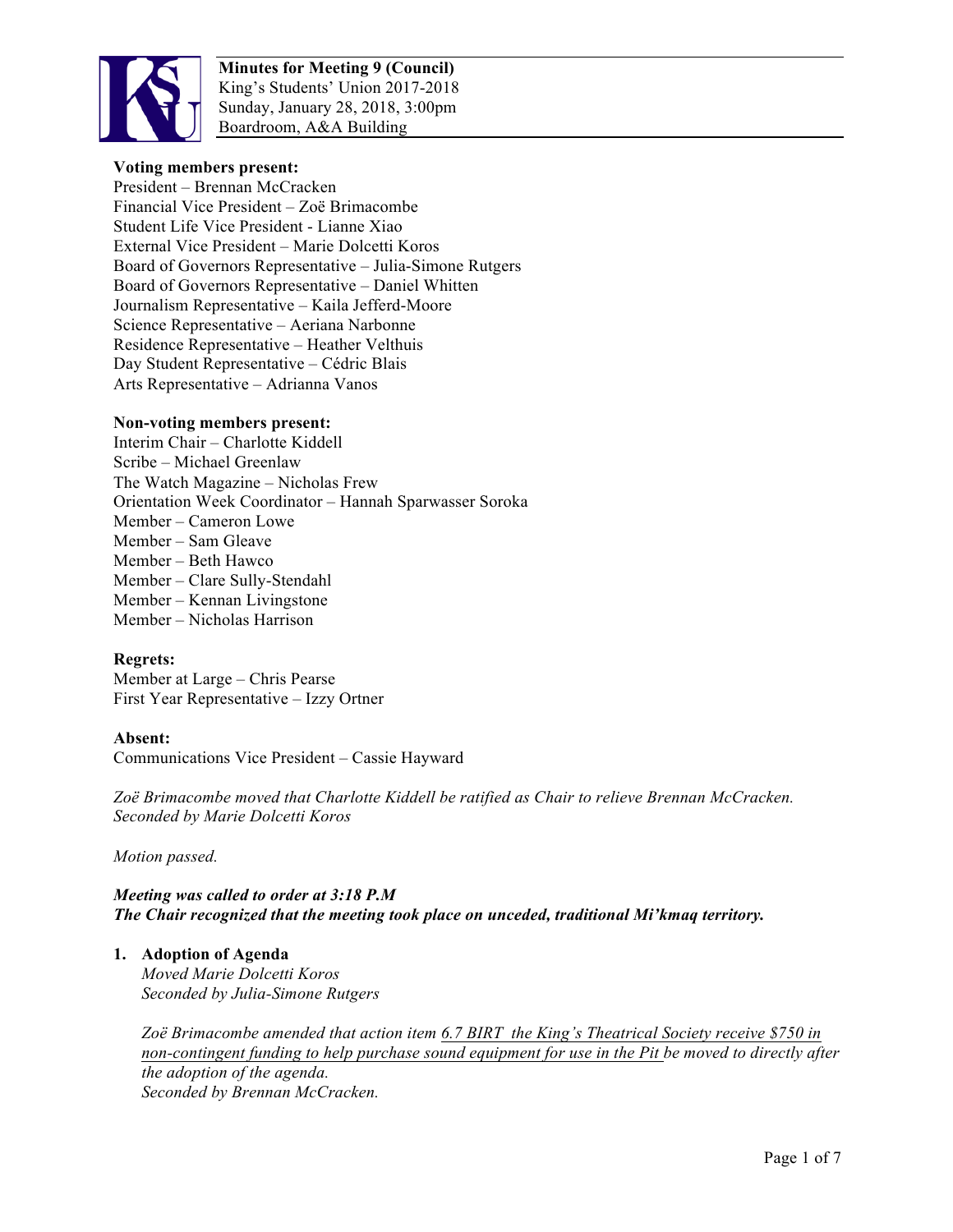

Zoë Brimacombe said that the KTS executive that is here now has to leave in order to get to an audition.

*Amendment was passed. Agenda was approved*

#### *6. Action Items (Taken out of order)*

*6.7.* BIRT the King's Theatrical Society receive \$750 in non-contingent funding to help purchase sound equipment for use in the Pit. *Moved by Zoë Brimacombe. Seconded by Marie Dolcetti Koros. Finance Committee recommends approval*

Zoë Brimacombe said that this funding is for sound equipment. She said that it is uncommon to give funding for capital purchases (meaning physical objects), but given the current situation for the KTSwhere they are using a space very consistently- finance committee recommends approval.

Nicholas Harrison said that new sound equipment is greatly needed. He said that the main reason he is requesting this funding is because the KTS is usually independed and they want to integrate their own equipment. He said that the KTS is the largest and most active society on campus, and that this funding might beneficial for their shows and making them more sustainable.

Zoë Brimacombe said that she speaks in favour of this motion as it benefit all King's students. She said that this is a great motion.

*Motion passed.*

#### **3. Approval of Minutes from December 3, 2017 and January 22, 2018**

3.1 Approval of Minutes from December 3, 2017. *Moved by Brennan McCracken Seconded by Marie Dolcetti Koros*

Brennan McCracken said that he is speaking on behalf of Communications Vice President Cassie Hayward. He said that after discussions that he has had following the last council meeting, and questions that have been received, there has been a document circulated which outlined the draft edits from scribe and the minutes that were presented to council. He said that the minutes are edited so that the minutes are accurate and grammatically correct. Brennan said that he felt as though the draft minutes did not reflect what he meant and actually said during the actual meeting. He said that he felt as though the minutes misinterpreted what he actually said and that he was going to put forward an amendment because of it, but because of recent meeting he has had with councilors and because of their concern with this amendment, he decided not to. He said that council ultimately has the power to approve the minutes. He said that he retracted his amendment. Brennan said that he apologizes for the statement and misstating his thoughts. He said that accountability and equity work are important and that they can only happen within systems that hold all accountable. He said that we need to consider both equity and accountability when having these important conversations.

Daniel Whitten said that he appreciates that we are all on the same page. He said that he is concerned that the amendment was done by the Service and Campaigns Coordinator, which has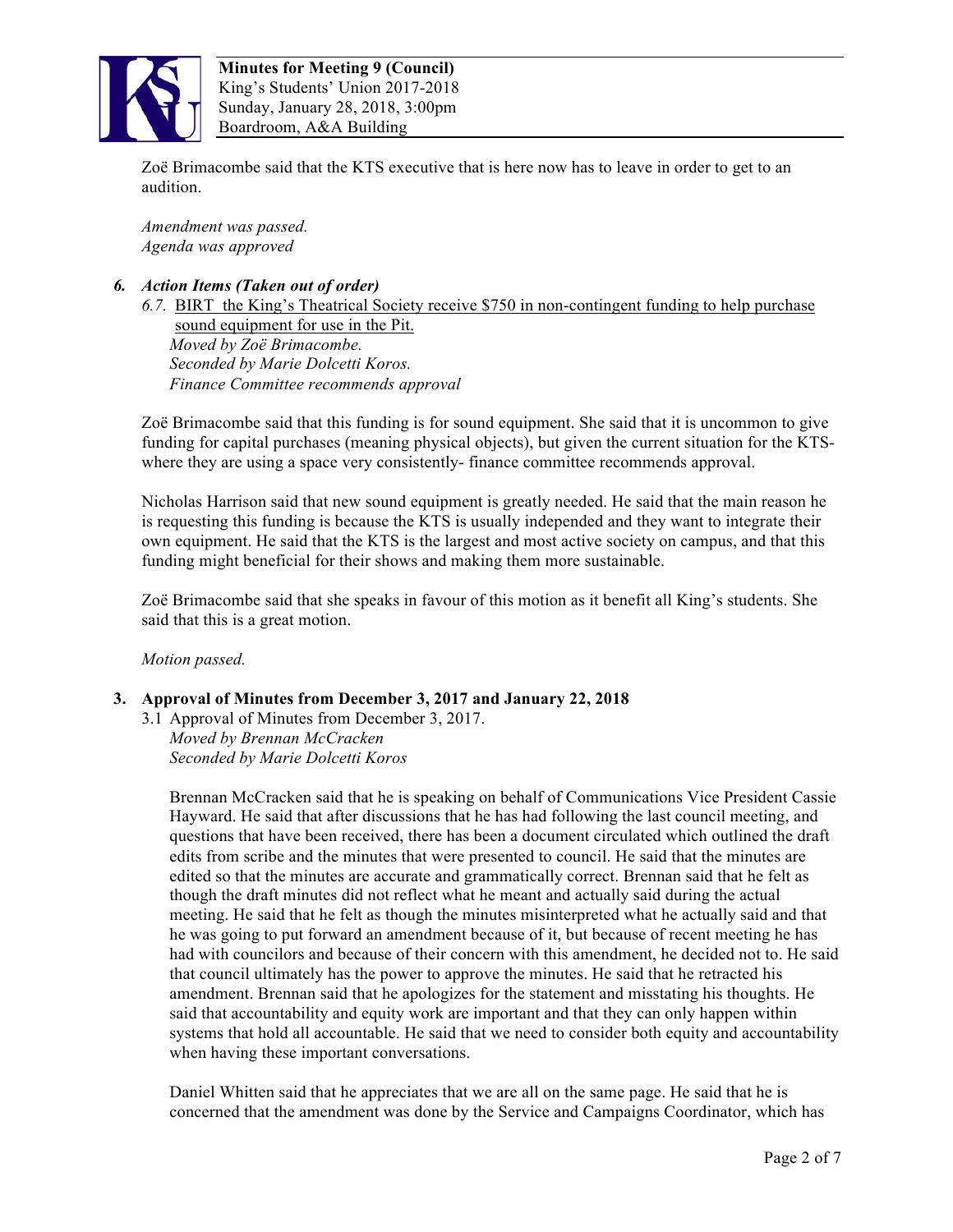

never happened before in earlier years. He said that members of the executive have only said that the SCC only edits typos, grammatical, and clerical errors but never changing the content of the minutes.

Brennan McCracken said that he responding towards his amendment. He said the reason that he sent in the amendment was because the misinterpretation of what he said was something that was causing him a lot of anxiety and public embarrassment on campus. He said that he woke up from a stress dream about this specific statement. He said that by the time he had made the decision to make an amendment, they were already at a point in the editing process where Communications Vice President Cassie Hayward had already sent the minutes to Michaela Sam for a second edit and that is why Michaela made that edit; because Brennan had asked her to.

Julia-Simone Rutgers said that she is thankful for the way things said. She said that some things that were said in the conversations which had impact were not recorded well here.

*Kaila Jefferd-Moore amended that page 11 be read, "we should be thinking, as council, of other ways to fix this toxic power structure". Seconded by Heather Velthuis.*

*Amendment passed.*

*Minutes were approved.*

3.2 Approval of Minutes from January 22, 2018 *Moved by Heather Velthuis. Seconded by Lianne Xiao.*

Brennan McCracken said that he said that today they approved minutes that they tabled from their last meeting and that the scribe was still working on the minutes from January 14, 2018, as they are quite long.

Daniel Whitten thanked Scribe, Michael Greenlaw, for all of the work he is doing. He said that Michael was doing more work than any scribe has done in the past few years.

*Minutes were approved.*

#### **4. Oral Reports and Goals of Councillors**

Heather Velthuis said that there is not much to report, but she is attending a dinning service committee meeting on Tuesday.

Kaila Jefferd-Moore said that she does not have much to report, but is still on the hunt for a coding workshop leader.

Julia-Simone Rutgers said that in these past couple weeks, she and Daniel Whitten sat down with Mi'kmaq elder, Jerry, to talk about ways that they can bring reconciliations to the BOG meetings, they spoke about doing a blanket exercise. She said that there needs to be more indigenous perspectives in the FYP curriculum, and giving medicine pouches at graduation like Dalhousie does, as well as giving land acknowledgements for lectures and FYP.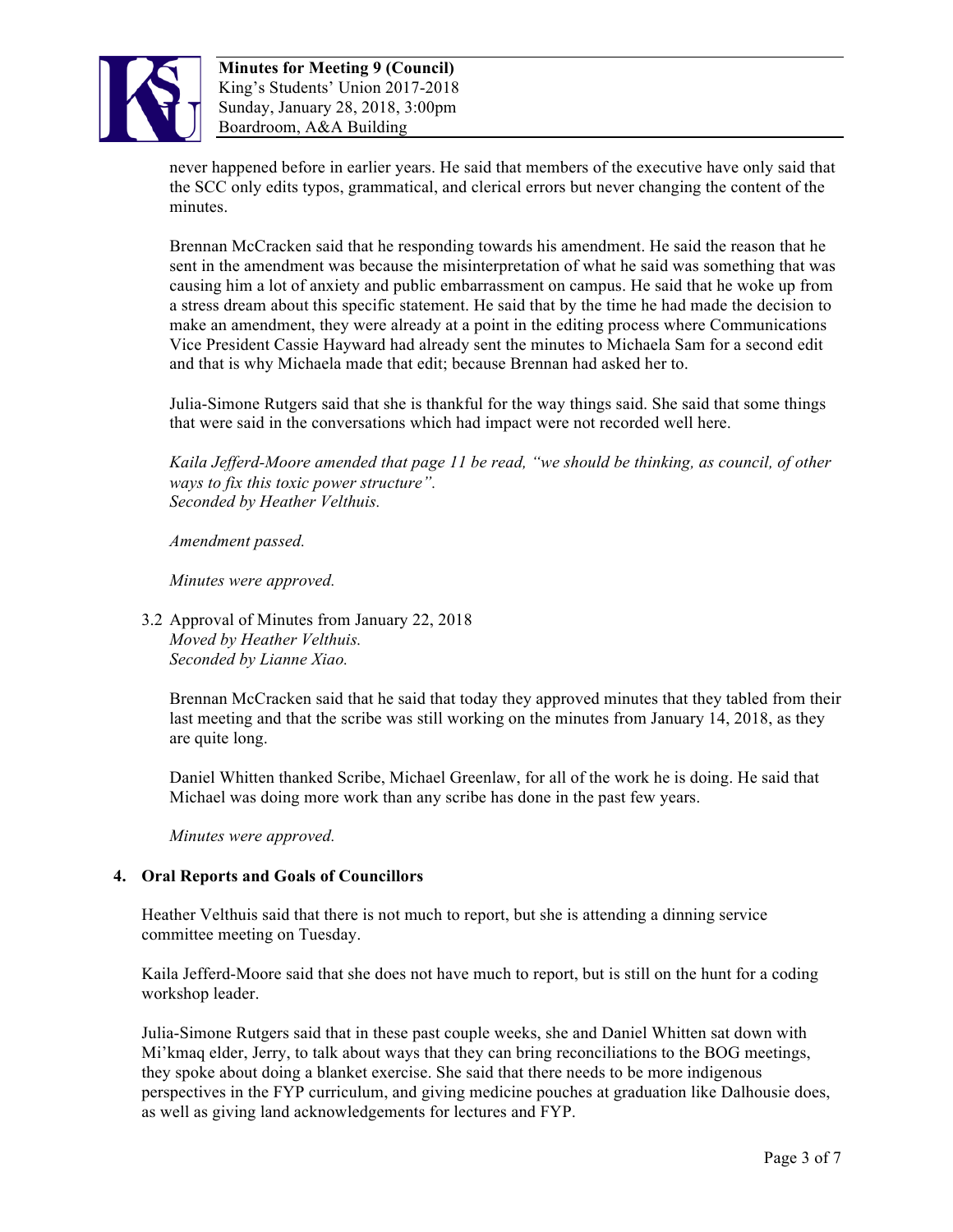

Cédric Blais said that he got screwed over by his banker and that they never called him. Charlotte Sullivan, the DSS Financial Vice President has been working hard to correct these circumstances. He said that they have rescheduled the Sugar Moon Farm trip to March 3. He said that in the next coming weeks, the DSS will hold its Annual General Meeting to approve funding.

Daniel Whitten said that he was also at the meeting with Mi'kmaq elder, Jerry. He said that he is looking to other groups that could be doing the blanket exercise. He said that he is interested in raising the Mi'kmaq flag on campus, but Bill Lahey has to first bring it to Grand Council.

Adrianna Vanos said that she attended a meeting with DASS and it went great. She said that Izzy Ortner and her are working on their social event.

# **5. Reports of the Executive Committee and Union Hired Positions (Attached)**

5.1. Report of the President Brennan McCracken added that Dalhousie Faculty Association is currently in a conciliation process regarding the negotiations between the DFA and Dalhousie and that we support their goal of accurate faculty funding that reflects their workload. He said that they are keeping a close eye on this situation. He said that they might have to call another extraordinary council meeting if and when that strike happens with faculty members.

Cédric Blais thanked Brennan in response to the December 4, 2017 email. He thanked Communications Vice-President Cassie Hayward on her hard work to make the amendment at the extraordinary council meeting.

- 5.2. Report of the Student Life Vice President
- 5.3. Report of the Financial Vice President
- 5.4. Report of the External Vice President

Marie Dolcetti Koros added that Communications Vice-President Cassie Hayward was unable to make this meeting. She said that Cassie asked for it to be noted that people don't know how hurtful words can be and that she is frustrated and upset that people keep bringing each other down. Marie said that we should be intentional in how we treat each other outside of meetings.

Zoë Brimacombe said that she wants to acknowledge the amount of work that Marie Dolcetti Koros is doing.

- 5.5. Report of the Communications Vice President
- 5.6. Report of the Orientation Week Coordinators Brennan McCracken said that this Orientation week was phenomenal and that Gina Grattan and Hannah Sparwasser Soroka were fantastic coordinators and that they did great.

# **6. Action Items**

6.1. BIRT Gina Grattan be paid \$1000 for completing the second half of her work as a 2017 Orientation Week Coordinator.  *Moved by Brennan McCracken.*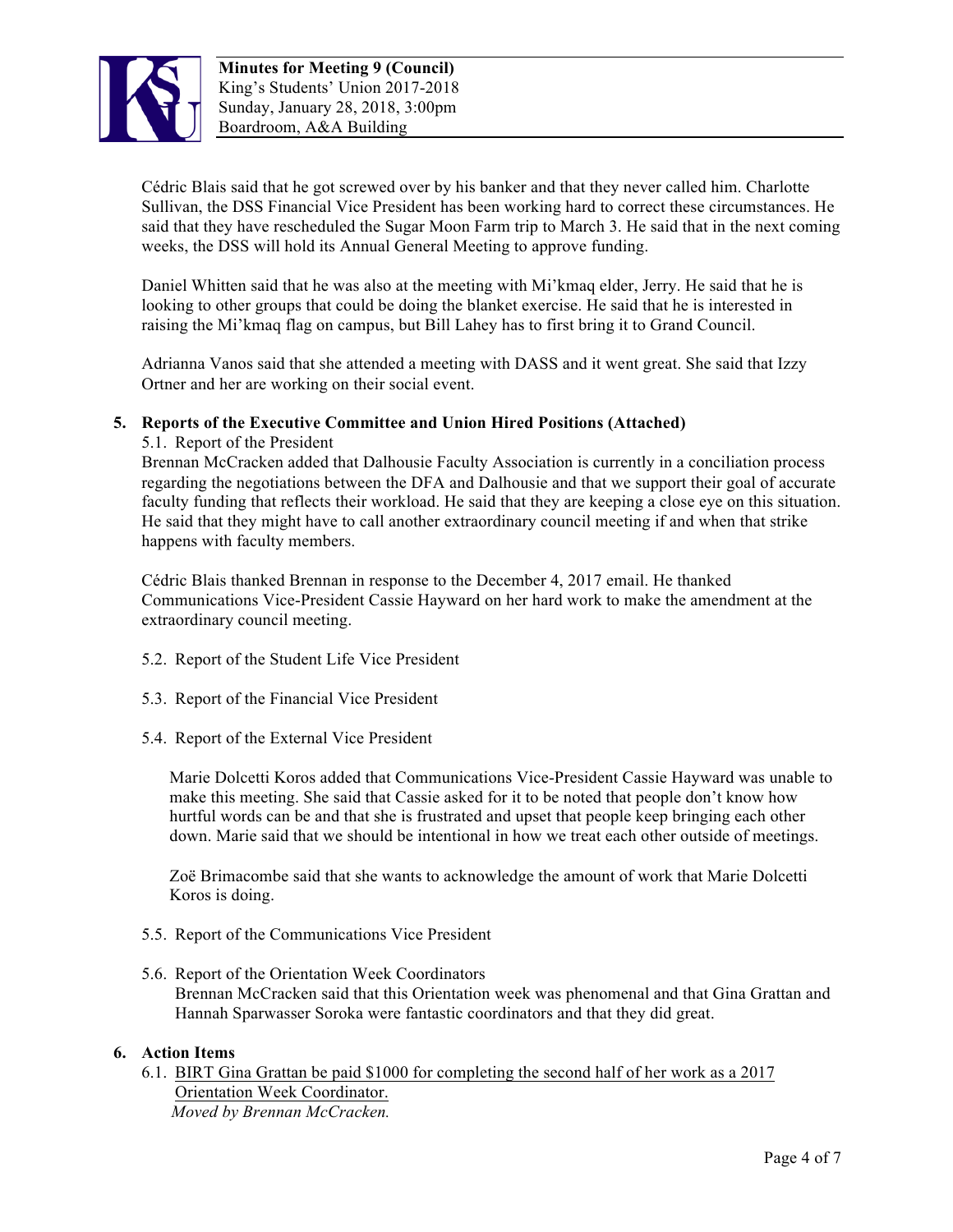

### *Seconded by Adrianna Vanos.*

Brennan McCracken said that they both did great work and is in favour of this motion and wants to pay them.

*Motion passed.*

6.2. BIRT Hannah Sparwasser Soroka be paid \$1000 for completing the second half of her work as a 2017 Orientation Week Coordinator. *Moved by Brennan McCracken. Seconded by Lianne Xiao.*

Brennan McCracken said that Hannah Sparwasser Soroka also did great and put in a lot of hard work into finances. He said that he was thankful that she could present her report today.

Lianne Xiao said that it was a privileged to work with these two coordinators. She said that she transitioning into her position as Student Life Vice President and was happy that the O-week coordinators were easy and a pleasure to work with.

*Motion passed.* 

6.3. BIRT the Saint Thomas Aquinas Society be ratified as a Tier 1 society for the 2017-2018 academic year.  *Moved by Lianne Xiao.*

*Seconded by Marie Dolcetti Koros.*

Lianne Xiao said that the society aims to educate the community and provide service at the chapel in theology and clergy of the catholic tradition; to ensure spiritual preparedness and; to celebrate Saint Thomas Aquinas's feats. She said that she is excited that they are re-ratifying.

*Motion passed.* 

6.4. BIRT the Loaded Ladle be ratified as a Tier I society for the 2017-2018 academic year. *Moved by Lianne Xiao. Seconded by Zoe Brimacombe.*

Lianne Xiao said that the Loaded Ladle is a registered food cooperative student society at Dalhousie and does free meals, solidarity work, gives food to people, and are pro eating food!

Julia-Simone Rutgers asked if they passed a referendum. If not, she asked if they were planning to. Lianne Xiao responded that they did not, and they are planning to and that's why they are ratifying.

Zoë Brimacombe said that she is excited to work with the Loaded Ladle, and speaks in favour of this motion.

#### *Motion passed.*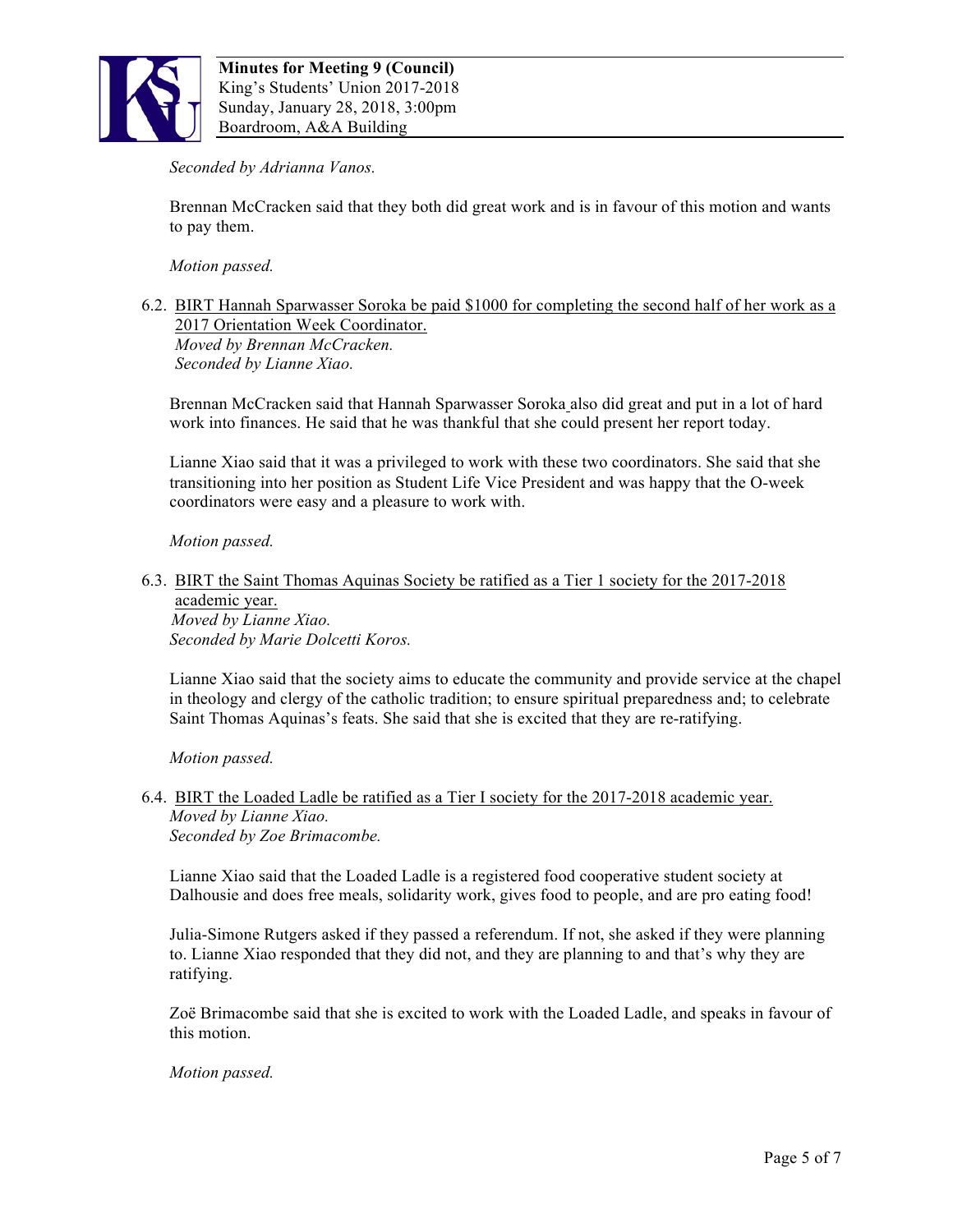

6.5. BIRT the Students Advocating for Representative Curricula Society receive \$665.16 in contingent funding to fund the printing of the CANON journal and the journal launch party on

April 6 2018. *Moved by Zoe Brimacombe. Seconded by Daniel Whitten. Finance Committee recommends Approval.*

Zoë Brimacombe said that this is for the CANON, SNARC's academic journal. She said that the funding request is offset by a grant that has already been given by NS BURG. She said that there is more money being spend not just through KSU. She said that this is an awesome journal

Clare Sully-Stendahl said that she is taking it over the journal and is excited about that. She said that they have received money from outside sources, but are looking to do printing like art and drawings; non-traditional style for a non-traditional journal. She said that she is excited to be running the project.

Cédric Blais said that he excited about this project and shows his full support.

#### *Motion passed.*

6.6. BIRT the King's Jewish Book Club receive \$18.00 in contingent funding to purchase snacks and drinks for a meeting about Maimonides with guest Rabbi Yakov Kerzner on January 31 2018.  *Moved by Zoe Brimacombe. Seconded by Heather Velthuis Finance Committee recommends approval*

Zoë Brimacombe said that she just was just recently reminded of Maimonides. She said that the funds are for chips, drinks and cookies.

*Motion passed.* 

#### **7. New Business**

- 7.1. Next Council Meeting February 11, 2018, 10am
- 7.2. BIRT that the KSU declare solidarity with the Nova Scotia Assembly of Chiefs and with the generation of Mi'kmaq activists who have stood against Cornwallis's legacy of colonialism and; BIRT that the KSU join in the call for the immediate removal of the Cornwallis statue and all other instances of his name in a public letter to the HRM City Council. *Moved by Marie Dolcetti Koros. Seconded by Zoë Brimacombe.*

Marie Dolcetti Koros said that she is excited about this motion. She said that coming from the Canadian Federation of Students-Nova Scotia AGM, a similar solidarity motion was passed by that body which called for removal of the Cornwallis statue. Marie said that it is important to join this movement.

Zoë Brimacombe said that she gives credit for this motion to the Indigenous constituency at the CFS-NS AGM. She said that they adopted the language that they used to help draft the language of this motion.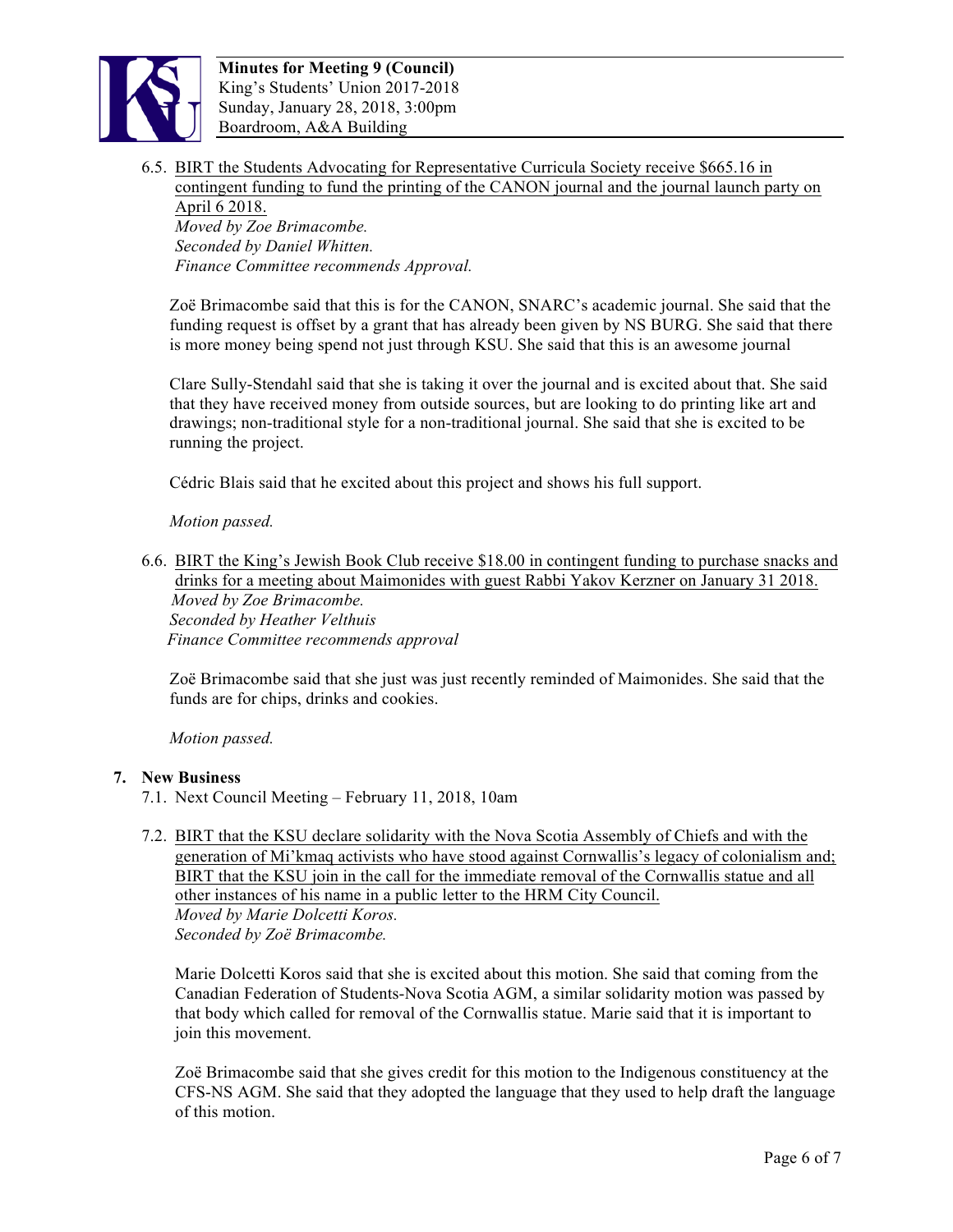

*Motion passed.*

# **8. Adjournment**

*Lianne Xiao motioned to adjourn. Seconded by Aeriana Narbonne.*

*Council adjourned at 4:20 P.M.*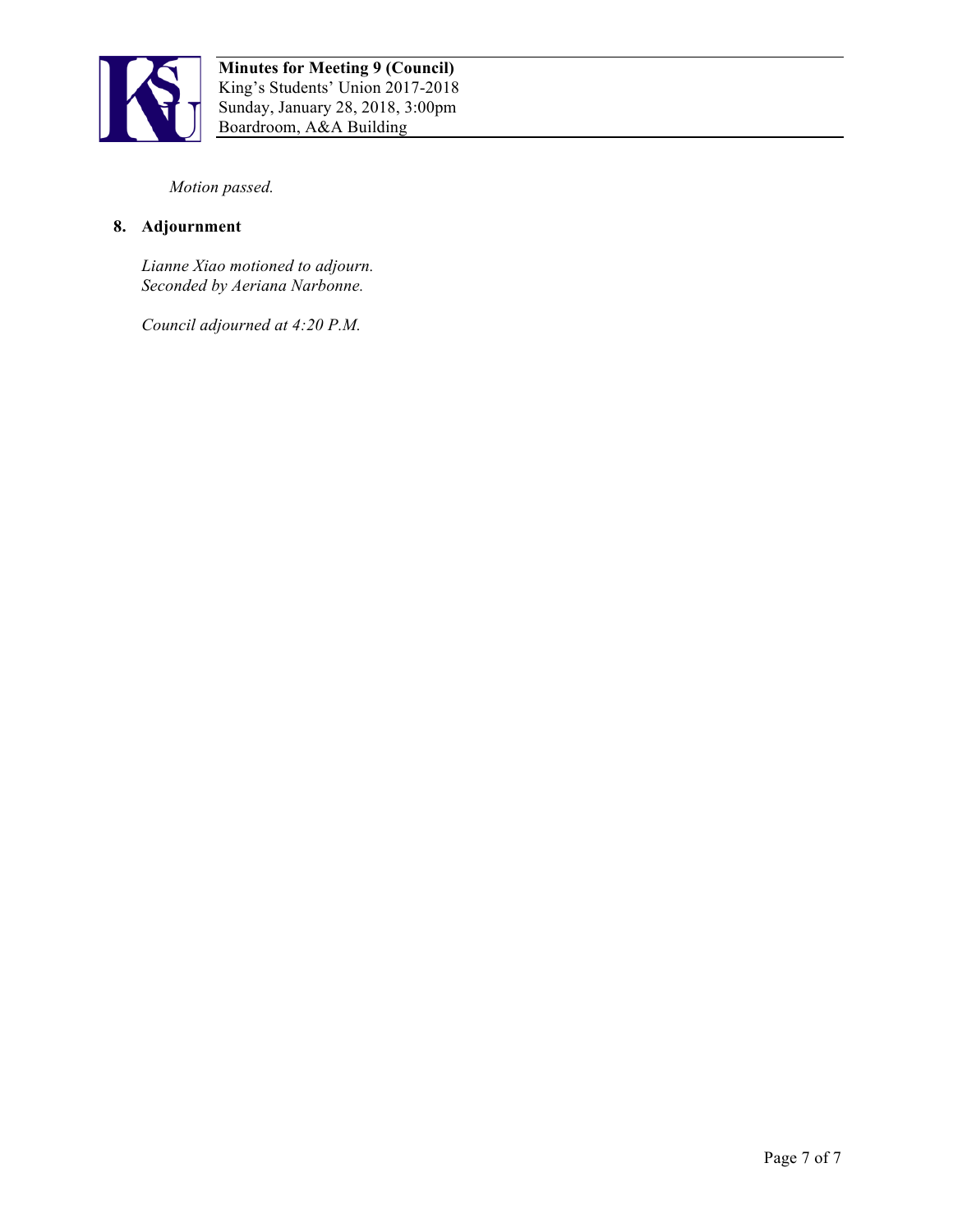Report of the President Brennan McCracken KSU Council January 28, 2018

Reporting Period: January 11, 2018 – January 24, 2018

### **1. Internal – Union Affairs**

- 1.1. KSU Winter Elections Campaigns Workshop
	- I collaborated on the KSU Winter Elections Campaigns Workshop. The workshop included a presentation on the decision-making structure of the KSU and the role of executive members and Board of Governors representatives.
- 1.2. Meetings with Councillors
	- After the last council meeting, I emailed all members of council, including the Chair and Scribe, acknowledging the frustrations and difficulty that a number of us have felt during the past number of meetings. I've had a number of helpful and productive conversations over the past couple of weeks with members of council, and I'm encouraged by the number of ideas folks have for improving communication between the executive and councillors, and between council and the student body. I look forward to working with as many of you as possible to further these conversations and find better ways to work together and represent students.
- 1.3. Statement in Response to December 4 Email
	- On December 4, 2017, the KSU executive sent a membership advisory to the This Week at King's mailing list providing information and clarifying discussions about the Wall of Women project. We have since heard concerns from a number of students about this email and the way in which it was circulated, and regret sending the advisory in a way that caused these concerns. We are making this statement to apologize for sending this email and retract it. Please contact info@ksu.ca if you have any comments, questions or concerns.

#### **2. External – University**

- 2.1. Governance, Nominations, and Human Resources Committee
	- I attended a meeting of the Governance, Nominations, and Human Resources Committee on Wednesday, January 24.
	- At the meeting, the committee discussed beginning the process for Board nominations. There is currently one vacant co-opted position on the Board, and the committee discussed other positions that will become vacant this year and in 2019. I hope to work with the incoming President to incorporate a stronger student perspective into the Board nominations process.

#### **3. External – Other**

 *No updates for the reporting period.* 

#### **4. Upcoming Dates**

- 4.1. Outreach in the Gym!
	- On Thursday, February 1, we will be doing outreach in the Gym with the Canadian Federation of Students – Nova Scotia to talk with student athletes about our campaigns and the upcoming University budgeting process.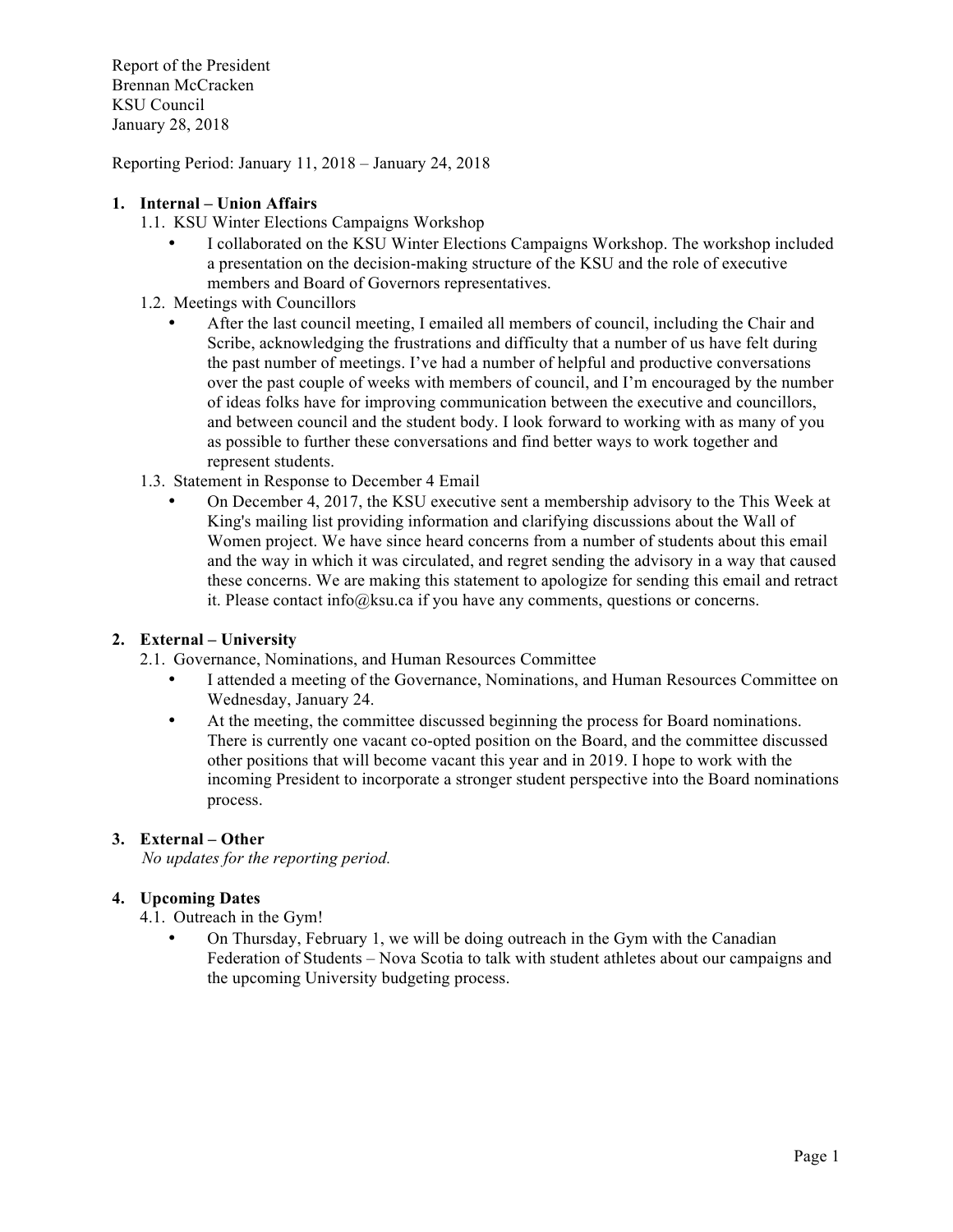Report of the Student Life Vice-President Lianne Xiao KSU Council January 28, 2018

Reporting Period: January 11, 2018 – January 24, 2018

# **1. Internal – Union Affairs**

- **1.1.** Awards
	- I have been working on the KSU Awards including consulting past SLVPs, acting on previous recommendations, and doing research about the history of each award. If anyone is interested in working on this with me, please do not hesitate to chat with me.

# **2. External – University**

- **2.1.** Dean Advisory Search Committee
	- On January 19 and January 23, I attended meetings of the Dean Advisory Search Committee. We discussed the timeline of the search, the hiring of an interim dean, and discussed job descriptions. The job ad has been posted. There will be an email for feedback circulated in TWAK. Consultations with students and faculty will be conducted in the next following weeks.
- **2.2.** Chaplain Advisory Search Committee
	- On January 19, I attended a meeting of the Chaplain Advisory Search Committee. We discussed the timeline of the search and discussed job descriptions. The job ad has been posted.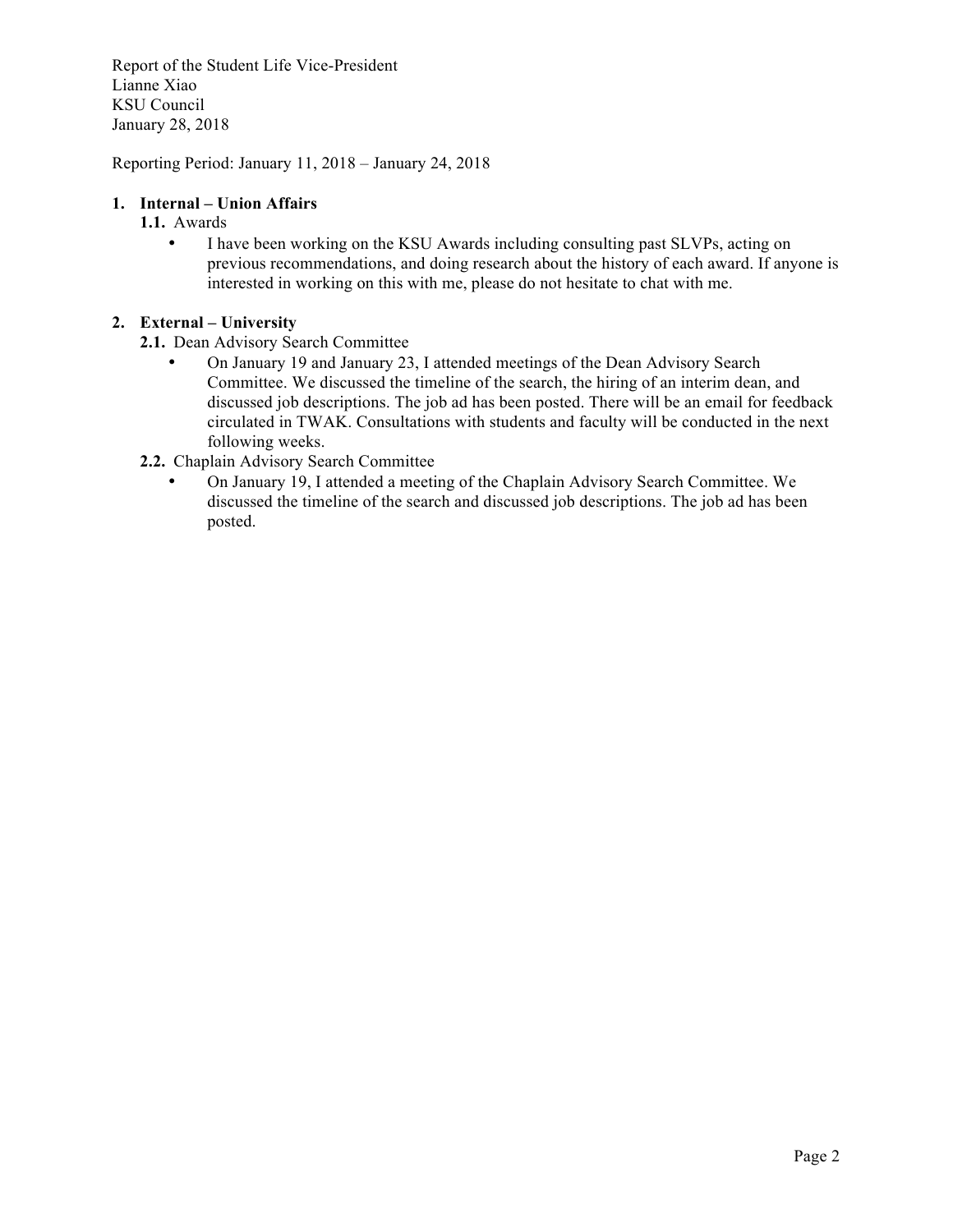Report of the Financial Vice-President Zoe Brimacombe KSU Council January 28, 2018

Reporting Period: January 11, 2018 - January 24, 2018

### **1. Internal – Union Affairs**

- 1.1. "Non-Dudes" Elections Workshop
	- On January 24, I attended this closed-space workshop facilitated by Aidan McNally and Sarah Trower from the Canadian Federation of Students – Nova Scotia. While attendance was low, the opportunity to have a productive conversation about dealing with and dismantling misogyny in the context of elected positions was great. We also discussed ways that we could reformulate this workshop in the future to better serve the needs of trans students, non-binary students, and women students.

# **2. External – University**

- 2.1. Budget Advisory Committee
	- On January 17, I attended a meeting of the university's Budget Advisory Committee. The bursar presented the university's proposals on tuition and fees for the 2018/19 academic year, which will be further discussed at an upcoming student consultation (date TBD). The bursar also presented a report on the Athletics department's budget.
- 2.2. Presidential Advisory Committee: Appointment of the Dean of Students
	- On January 19, I attended the first meeting of the Dean of Students Hiring Committee on behalf of Student Life VP Lianne Xiao. After deciding on some key dates and logistics, the meeting time was spent editing and updating the position description.
- 2.3. Meeting with Director of Athletics
	- On January 18, President Brennan McCracken and I had a brief meeting with Director of Athletics Neil Hooper. We discussed the new Athletics Fee that will come into effect this fall and opportunities for outreach in the gym and with athletes.

# **3. Upcoming Dates**

- **3.1.** National Lobby Week
	- From February 4-7 I will be in Ottawa, participating in National Lobby Week with the Canadian Federation of Students.
- **3.2.** Town Hall on College Finances
	- On February 8, the university will host its third and final community town hall to discuss the budget. There will be two sessions (2:30-4pm and 6:30-8pm) that will each cover the same content. These sessions will include an update on the 2018-19 budget, a presentation on fundraising strategy and priorities, and a strategic budget discussion. I recommend that students attend these meetings to make their voices heard in the University's decisions.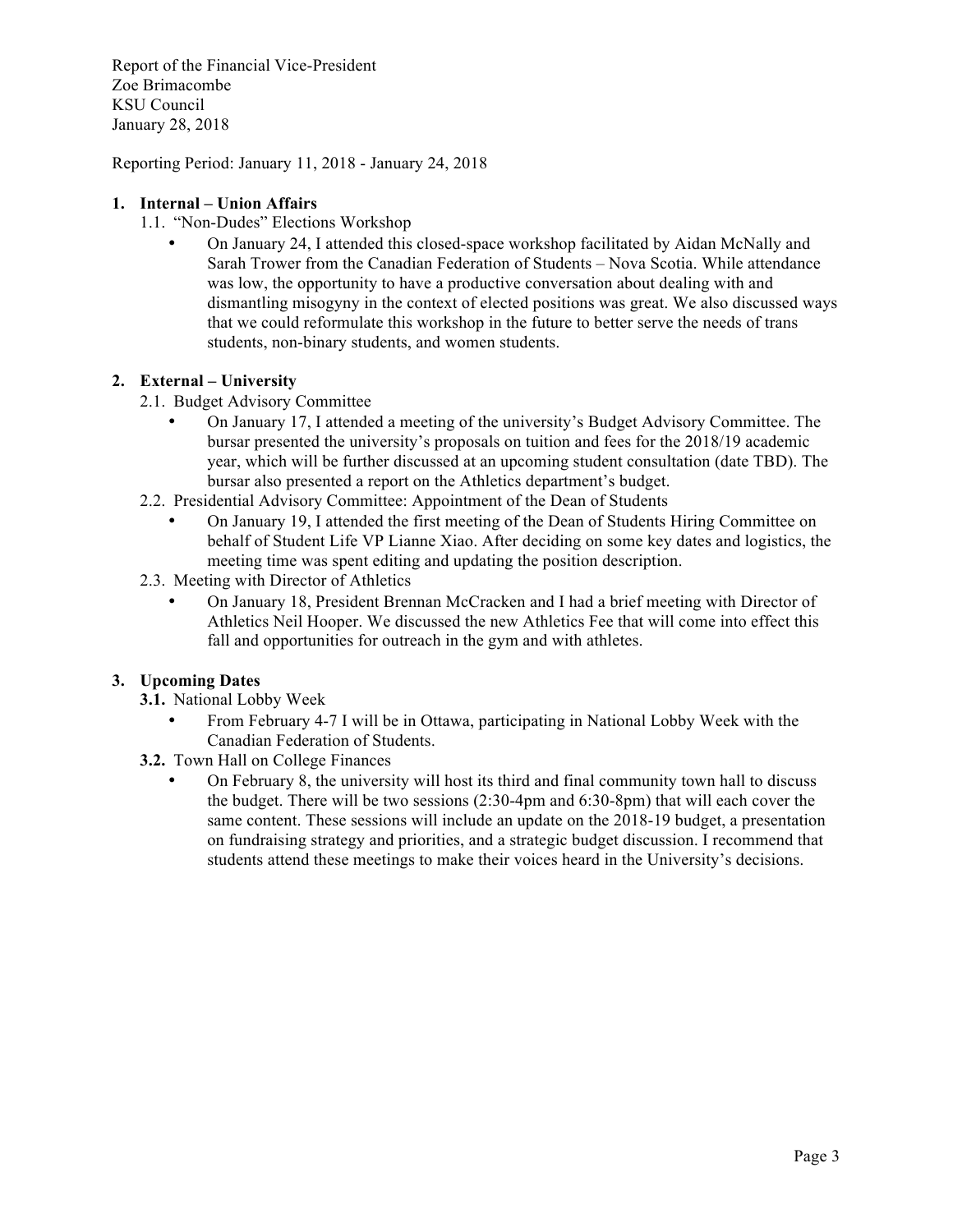Report of the External Vice-President Marie Dolcetti-Koros KSU Council January 28, 2018

Reporting Period: January 11, 2018 – January 24, 2018

### **1. Internal – Union Affairs**

- 1.1. Union Hired Positions
	- In the reporting period, I continued to meet with our Union Hired Positions to go over logistics. I also met our UHP for mental health research to discuss the research project on mental health resources.
- 1.2. Elections Workshops
	- I have coordinated two of our elections workshops, one for Non-Dudes running in elections and one for Racialized folks. I also attended the Non-Dudes Elections Workshop on January 24.

# **2. External – University**

- 2.1. Outreach
	- On January 18, Sarah Trower, CFS Maritimes Organiser, and I spoke to students outside of Prince Hall about supporting faculty in the tenure-track process. We also printed ISIC cards on the spot and offered free hot chocolate to students who walked by.

# **3. External – Other**

- 3.1. Walk the Talk Rally
	- On January 20, I attended the Walk the Talk Rally that took place alongside the Halifax Women's March. It was inspiring to be led by such incredible community leaders.

# **4. Upcoming Dates**

- 4.1. BIPOC Students' Election Workshop
	- On January 29, there will be a closed workshop for Black, Indigenous, and students of colour who want to run in the KSU Elections. This workshop will be led by Amina Abawajy, current President of the Dalhousie Student Union.The workshop will take place at 6:30pm in the Frazee Room.